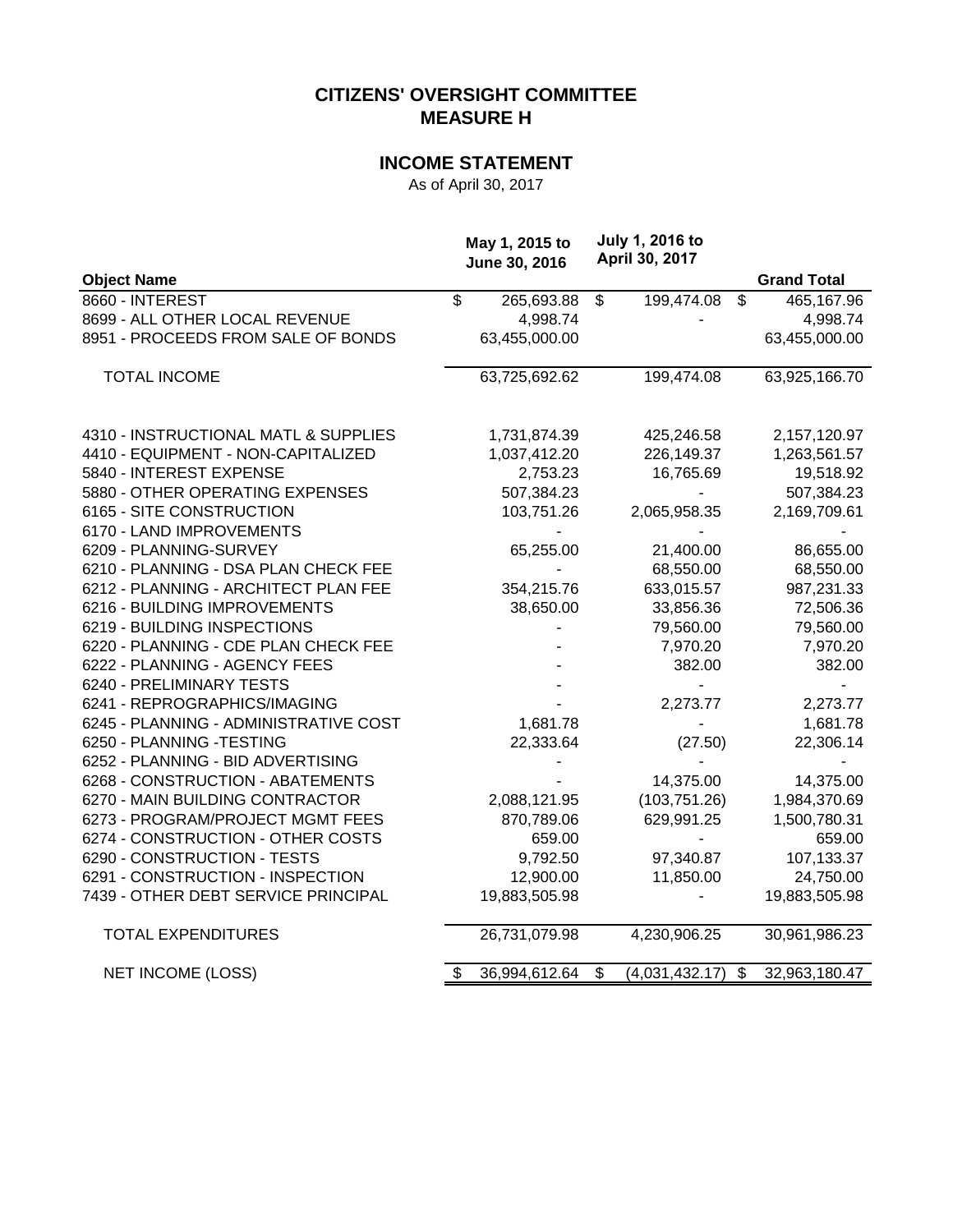# **CITIZENS' OVERSIGHT COMMITTEE MEASURE H**

### **BALANCE SHEET**

Year To Date for Month Ending April 30, 2017

| <b>ASSETS</b><br><b>CASH</b>       | \$<br>32,963,180.47 |
|------------------------------------|---------------------|
| <b>TOTAL ASSETS</b>                | 32,963,180.47       |
|                                    |                     |
| <b>LIABILITIES</b>                 |                     |
| <b>FUND BALANCE</b>                |                     |
| <b>BEGINNING FUND BALANCE</b>      | 36,994,612.64       |
| EXCESS REVENUE OVER EXPENDITURES   | (4,031,432.17)      |
| <b>TOTAL FUND BALANCE</b>          | 32,963,180.47       |
| TOTAL LIABILITIES AND FUND BALANCE | 32,963,180.47       |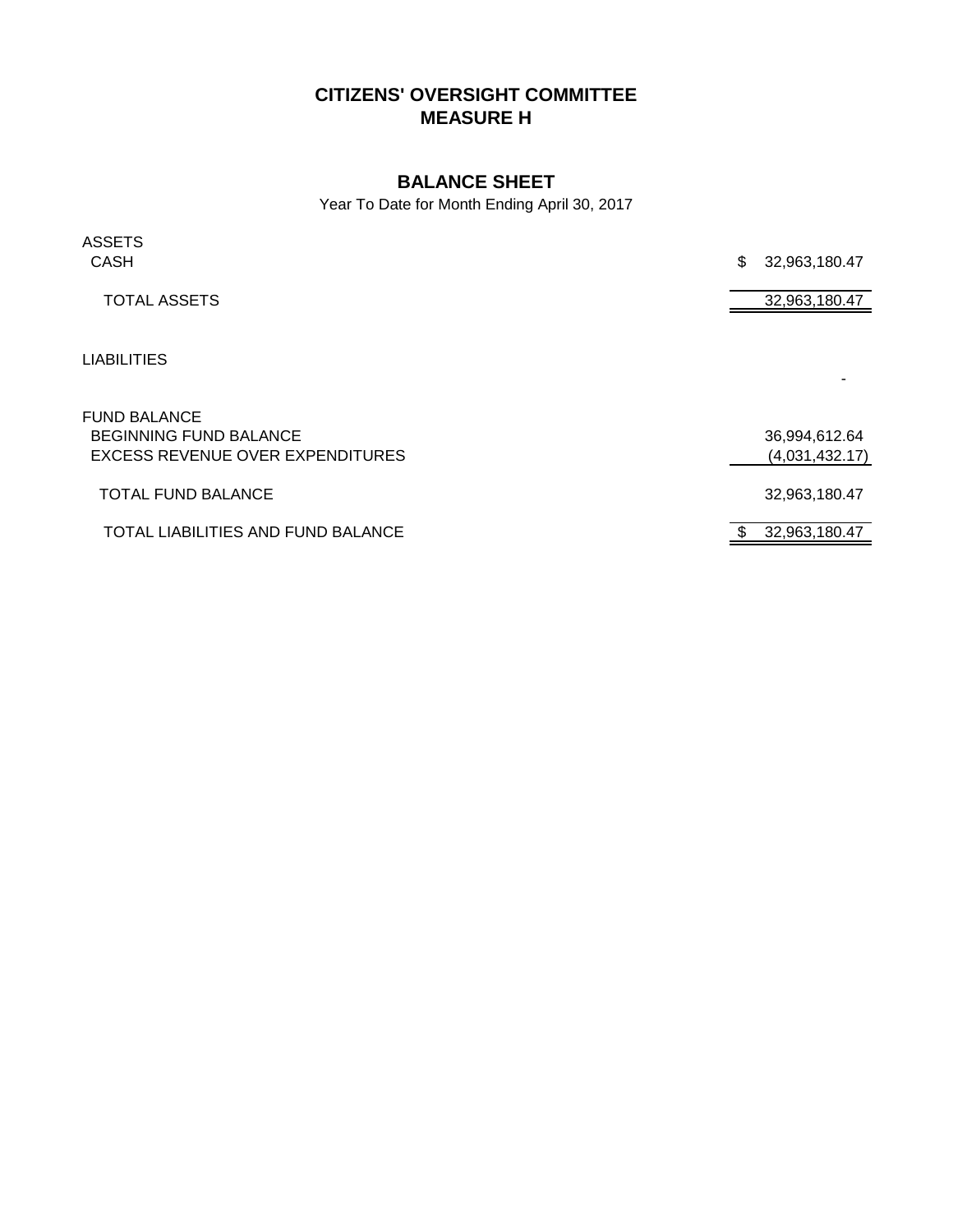### **CITIZENS OVERSIGHT COMMITTEE**

### **GO BOND FUND 24 EXPENDITURE DETAIL BY SITE AS OF APRIL 30, 2017**

|             |                 |                                            | May 1, 2015 to                  | July 1, 2016 to |                               |
|-------------|-----------------|--------------------------------------------|---------------------------------|-----------------|-------------------------------|
| <b>Site</b> |                 | Vendor                                     | June 30, 2016                   | April 30, 2017  | <b>Grand Total</b>            |
| 000         | <b>DISTRICT</b> | 2012 CERT OF PARTICIPATION                 | $$19,883,\overline{505.98}$ \\$ |                 | $\overline{\$}$ 19,883,505.98 |
|             |                 | <b>ADMIN FEE</b>                           | 31,807.60                       | 16,765.69       | 48,573.29                     |
|             |                 | <b>C2 IMAGING</b>                          |                                 |                 |                               |
|             |                 | <b>CONTINGENCY</b>                         | 3,650.00                        |                 | 3,650.00                      |
|             |                 | <b>CUMMING CONSTRUCTION MANAGEMENT INC</b> |                                 |                 |                               |
|             |                 | <b>GOVERNMENT FINANCIAL STRAT</b>          | 28,125.00                       |                 | 28,125.00                     |
|             |                 | <b>IPREO</b>                               | 1,425.00                        |                 | 1,425.00                      |
|             |                 | <b>MOODY'S INVESTORS SERV</b>              | 28,000.00                       |                 | 28,000.00                     |
|             |                 | <b>P2S ENGINEERING INC</b>                 |                                 |                 |                               |
|             |                 | <b>SOURCE MEDIA</b>                        | 500.00                          |                 | 500.00                        |
|             |                 | STRADLING YOCCA CARLSON&RAUTH              | 46,500.00                       |                 | 46,500.00                     |
|             |                 | TRFR INTEREST EXP TO INCOME                | (29,054.37)                     |                 | (29,054.37)                   |
|             |                 | UNDERWRITERS DISCOUNT                      | 397,384.23                      |                 | 397,384.23                    |
|             |                 | <b>US BANK</b>                             | 1,800.00                        |                 | 1,800.00                      |
| 020         | ANAHEIM         | <b>CULVER NEWLIN</b>                       | 343,577.21                      | 69,540.04       | 413,117.25                    |
|             |                 | <b>WENGER CORP</b>                         | 9,537.48                        | 2,974.11        | 12,511.59                     |
| 021         | WESTERN         | <b>CULVER NEWLIN</b>                       | 182,903.95                      | 3,611.47        | 186,515.42                    |
| 022         | <b>MAGNOLIA</b> | <b>CULVER NEWLIN</b>                       | 170,594.56                      | 46,386.09       | 216,980.65                    |
| 023         | <b>SAVANNA</b>  | <b>CULVER NEWLIN</b>                       | 164,885.76                      | 6,286.74        | 171,172.50                    |
| 024         | <b>LOARA</b>    | <b>CULVER NEWLIN</b>                       | 142,901.23                      | 1,502.39        | 144,403.62                    |
| 025         | <b>KATELLA</b>  | <b>C2 IMAGING</b>                          | 1,681.78                        | 1,357.50        | 3,039.28                      |
|             |                 | CALIFORNIA DEPARTMENT OF EDUC.             |                                 | 7,970.20        | 7,970.20                      |
|             |                 | <b>CULVER NEWLIN</b>                       | 338,829.48                      | 28,540.32       | 367,369.80                    |
|             |                 | <b>CUMMING CONSTRUCTION MANAGEMENT INC</b> | 418,530.00                      | 190,212.50      | 608,742.50                    |
|             |                 | <b>GHATAODE BANNON ARCHITECTS</b>          | 67,312.50                       | 123,727.73      | 191,040.23                    |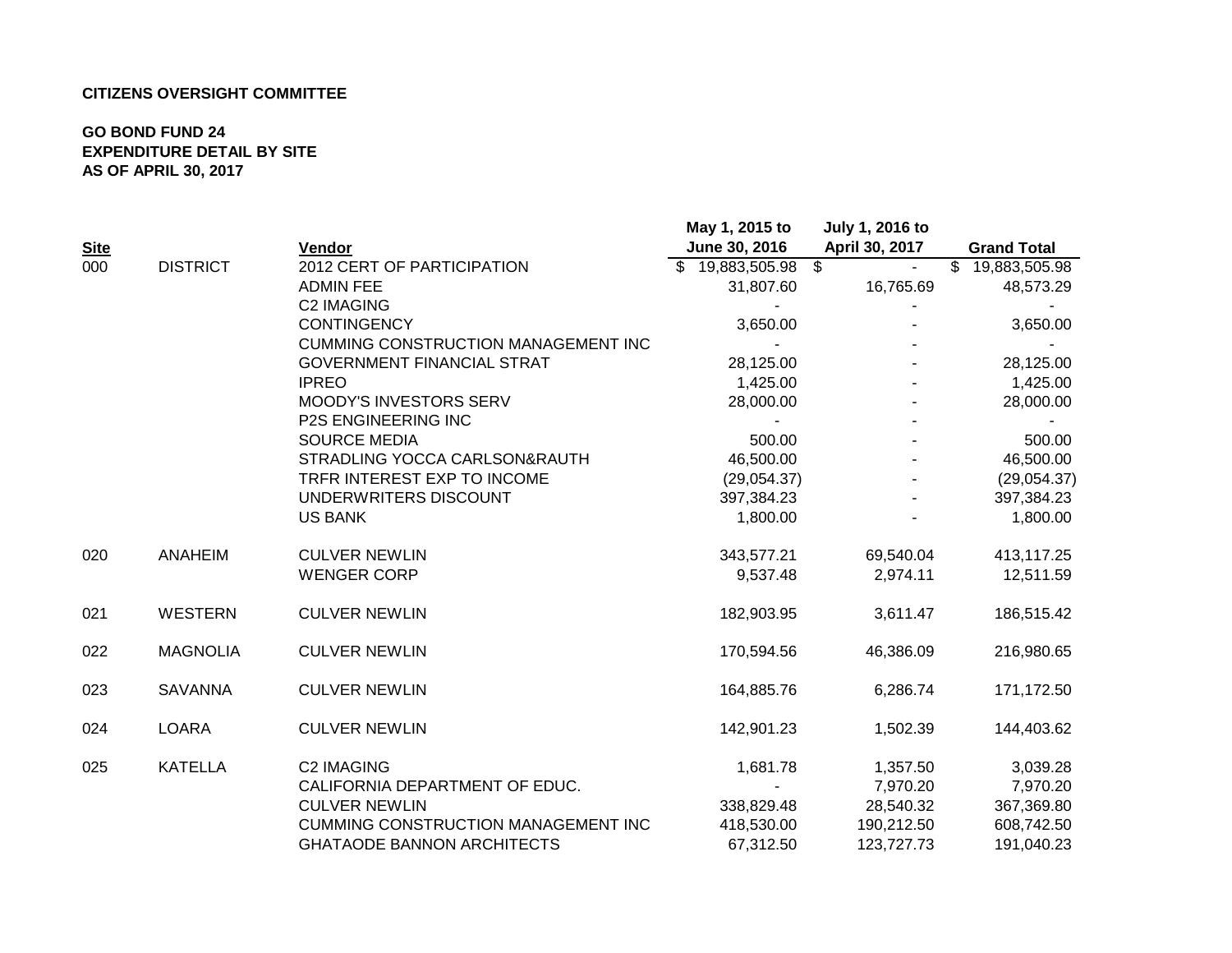|     |                   | GROUP DELTA CONSULTANTS INC<br><b>INSPECTION RESOURCES</b> | 32,126.14<br>17,480.00   | 97,313.37    | 129,439.51<br>17,480.00 |
|-----|-------------------|------------------------------------------------------------|--------------------------|--------------|-------------------------|
|     |                   | PINNER CONSTRUCTION CO INC                                 | 2,191,873.21             | 1,962,207.09 | 4,154,080.30            |
|     |                   | <b>SWRCB</b>                                               | 659.00                   | $\sim$       | 659.00                  |
|     |                   | VITAL INSPECTION SERVICES INC                              | 51,550.00                | 91,410.00    | 142,960.00              |
|     |                   | <b>WESTGROUP DESIGNS</b>                                   | 272,906.76               |              | 272,906.76              |
| 027 | <b>KENNEDY</b>    | <b>CULVER NEWLIN</b>                                       | 185,981.27               | 49,678.98    | 235,660.25              |
| 028 | <b>CYPRESS</b>    | <b>C2 IMAGING</b>                                          |                          | 190.85       | 190.85                  |
|     |                   | <b>CULVER NEWLIN</b>                                       | 238,269.08               | 64,150.40    | 302,419.48              |
|     |                   | CUMMING CONSTRUCTION MANAGEMENT INC                        | 30,520.00                | 103,757.50   | 134,277.50              |
|     |                   | DIVISION OF THE STATE ARCHITECT                            | $\sim$                   | 68,550.00    | 68,550.00               |
|     |                   | NB CONSULTING ENGINEERS INC                                | 29,900.00                | $\sim$ $-$   | 29,900.00               |
|     |                   | P2S ENGINEERING INC                                        | 13,996.50                | 12,200.00    | 26,196.50               |
|     |                   | <b>REVOLVING CASH FUND</b>                                 |                          | 382.00       | 382.00                  |
|     |                   | RUHNAU RUHNAU CLARKE                                       | $\overline{\phantom{a}}$ | 312,978.78   | 312,978.78              |
| 031 | <b>BROOKHURST</b> | <b>CULVER NEWLIN</b>                                       | 42,644.24                | 79,234.35    | 121,878.59              |
| 032 | <b>ORANGEVIEW</b> | <b>CULVER NEWLIN</b>                                       | 87,558.63                | 465.48       | 88,024.11               |
| 034 | <b>WALKER</b>     | <b>CULVER NEWLIN</b>                                       | 96,382.23                | 7,039.01     | 103,421.24              |
|     |                   | <b>CUMMING CONSTRUCTION MANAGEMENT INC</b>                 |                          | 1,050.00     | 1,050.00                |
|     |                   | <b>WENGER CORP</b>                                         | 3,712.32                 |              | 3,712.32                |
| 035 | <b>DALE</b>       | <b>CULVER NEWLIN</b>                                       | 54,551.43                | 64,114.42    | 118,665.85              |
|     |                   | CUMMING CONSTRUCTION MANAGEMENT INC                        | 53,555.00                | 51,395.00    | 104,950.00              |
|     |                   | <b>GHATAODE BANNON ARCHITECTS</b>                          | $\sim$                   | 184,109.06   | 184,109.06              |
|     |                   | <b>INSPECTION RESOURCES</b>                                | 7,925.00                 | 21,400.00    | 29,325.00               |
|     |                   | NB CONSULTING ENGINEERS INC                                | 9,950.00                 |              | 9,950.00                |
| 037 | <b>SYCAMORE</b>   | <b>CULVER NEWLIN</b>                                       | 116,822.83               | 6,939.55     | 123,762.38              |
| 038 | <b>BALL</b>       | <b>CULVER NEWLIN</b>                                       | 43,721.60                | 50,291.87    | 94,013.47               |
| 040 | <b>SOUTH</b>      | <b>CULVER NEWLIN</b>                                       | 199,313.64               | 8,761.74     | 208,075.38              |
| 042 | <b>OXFORD</b>     | <b>CULVER NEWLIN</b>                                       | 141,705.14               | 65,976.32    | 207,681.46              |